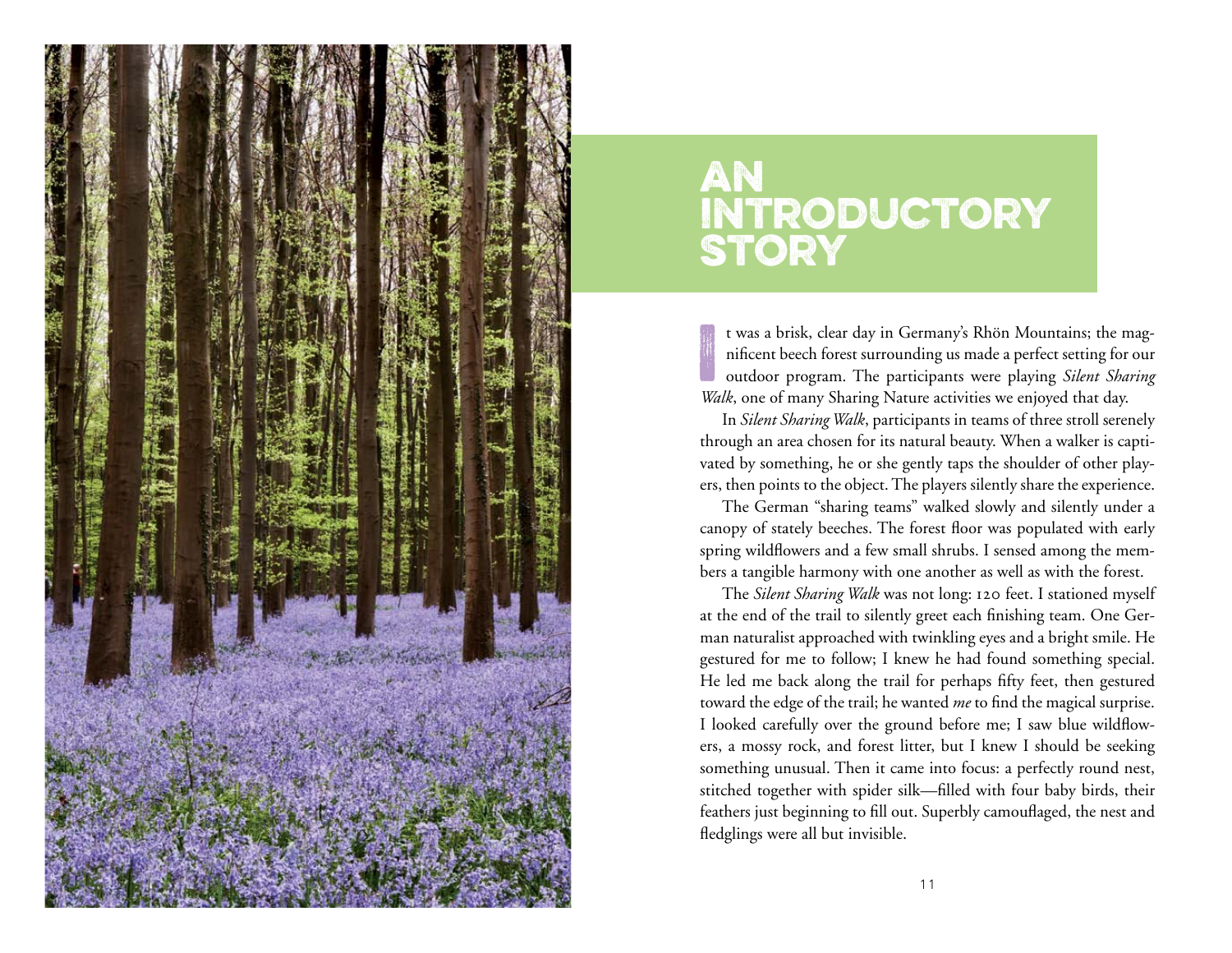Most people would not have spotted the nest of birds. When absorbed in deep play, however, our sensory awareness is heightened; we become immersed in the present moment and feel intensely alert and alive. Because play is fun and rewarding, we operate at the peak of our mental and physical capacity.

How does deep nature play differ from regular play? Deep play has greater absorption with the object of play. It is a matter of degree—an important distinction for any parent, educator, or outdoor leader who wants to help others to *feel* a part of nature, or to truly understand any other field of study.

This book is for those who perhaps have forgotten how to play, or who wish to incorporate more play into their lives, and for educators who want to teach their subject matter with greater impact and inspiration. This book is also for parents and early childhood educators who desire to nourish and keep alive their children's innate curiosity and playful spirit. Most of all, this book is for those who want to touch and feel life deeply.

In 1979, I published my first book, *Sharing Nature with Children*. Soon after its release, there was a tremendous worldwide response to the book's playful games and uplifting message. Soon I began leading nature awareness programs throughout North America, Europe, Asia, and the South Pacific. The book quickly sparked a worldwide revolution in nature education and connected millions of children and adults with nature.

**Alley** 

Why was there such an enthusiastic response to *Sharing Nature with Children* and its experiential games? The answer readers have given me over the decades is that they have, through practice of the book's principles, through nature play, felt in themselves joy, intense aliveness, and inner illumination. My sincere hope is that the present book will take you even deeper into the wonders and joy of nature.

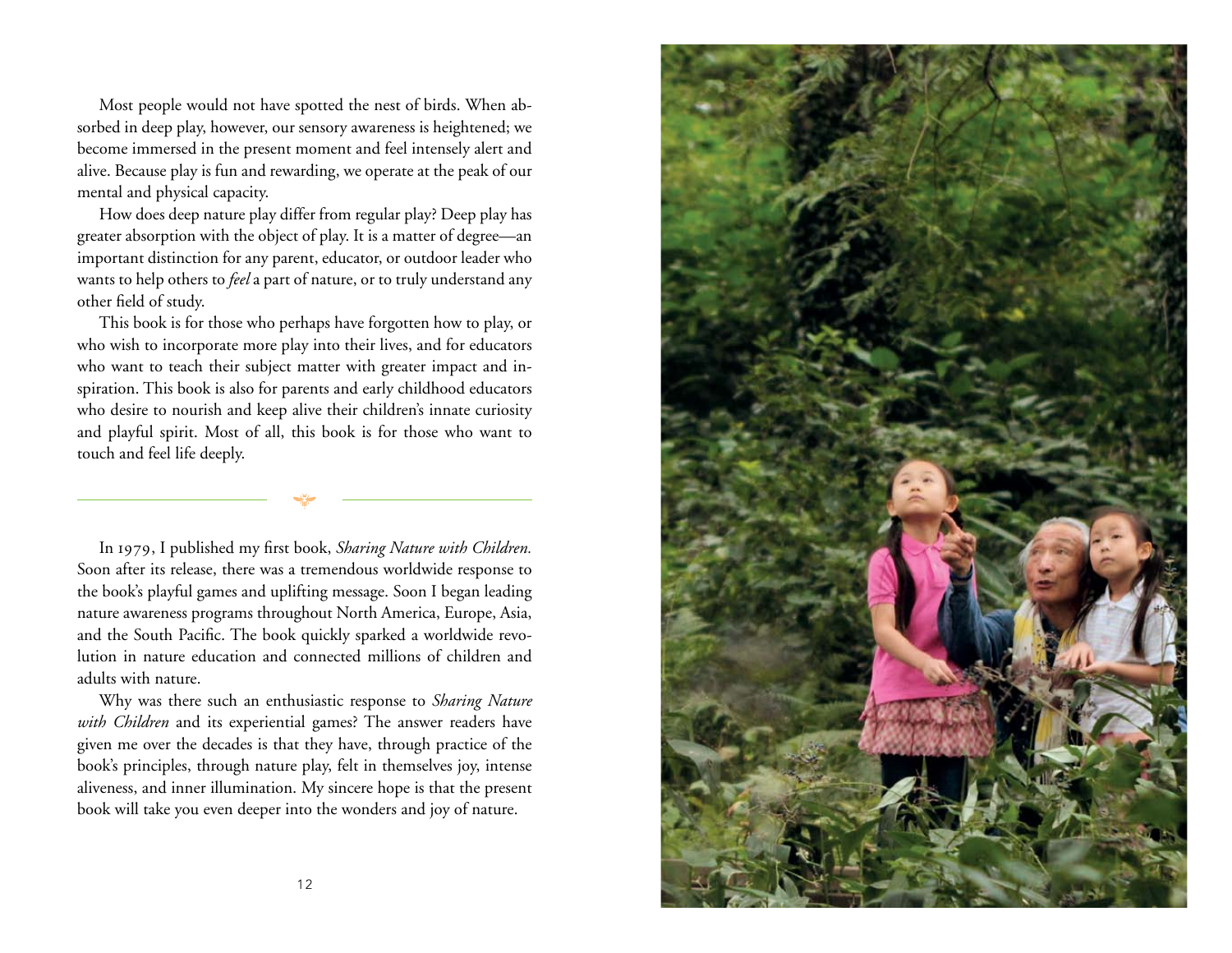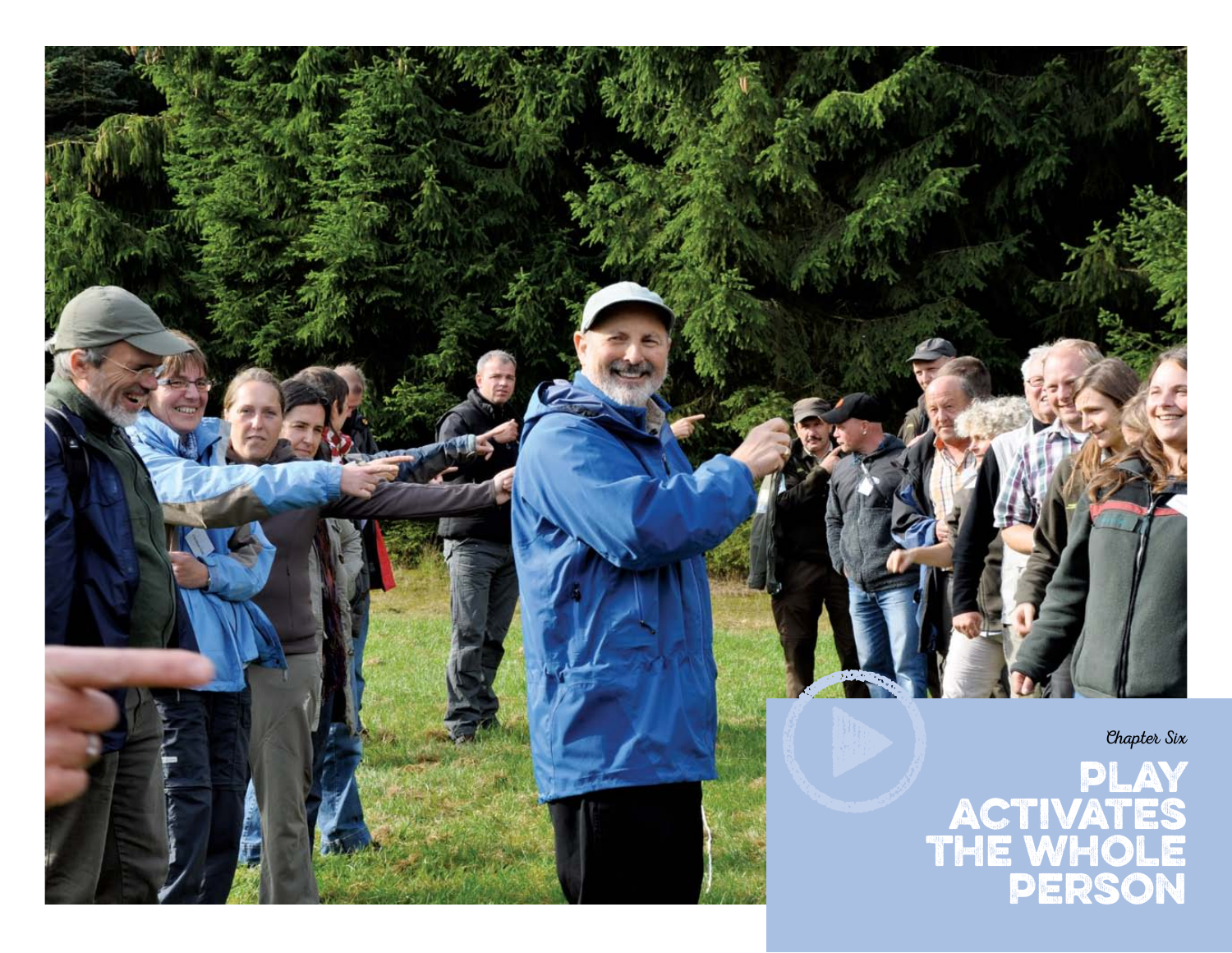Johann, a professional German forester, described to me a<br>profound change of attitude toward his work: "I was trained<br>in my profession to see trees as a commercial commodity.<br>Put name after unrating the Sharing Matter assi profound change of attitude toward his work: "I was trained in my profession to see trees as a commercial commodity. But now, after experiencing the Sharing Nature activities, I realize that the grasses are my friends, the trees are my friends, that every living thing in the woodland is my friend. This, for me, is a new way of looking at trees. This awareness is going to fundamentally change the way I work with the forest."

As a participant in a Sharing Nature workshop, Johann interacted with trees in a variety of innovative ways. First, he and his co-participants, foresters from all over Germany, built a tree together. Several foresters acted out each tree part—tap root, lateral roots, sapwood, cambium, phloem, and bark—and in doing so experienced the nature and function of that tree part kinesthetically.

Johann was then guided through a visualization of himself as a deciduous tree, living through the seasons of the year. During the guided imagery, Johann planted himself firmly in the earth, spread his branches out, drew nourishment from the sun and sky, and turned air and light into life. With his sheltering branches, Johann cooled the summer air and warmed the winter air, thus making a more favorable environment for other life forms. Reenacting a tree's life enabled him to *experience* personally the role trees play in the forest ecosystem and to *feel* in himself many of the noble qualities of trees. By imagining himself living as a tree and nurturing the nearby plants and animals, Johann strengthened his sense of stewardship and love for the earth.

Earlier in the workshop, Johann, blindfolded, had "met a tree"; through his sense of touch, smell, and hearing, he explored the tree's unique features. Johann was then asked to remove his blindfold and—guided by what he remembered about his tree and the path leading to it—to find his tree again.

Johann also interviewed a venerable tree: "What events have you seen in your life?" Trying to feel the tree's response to this question, he looked for signs that could tell him how wind, high water, snow, fire, or an animal might have shaped the tree. He reflected on the many dramatic and commonplace events the tree had witnessed during its centuries of life.

The day closed with a song accompanied by graceful arm movements, an exercise that allowed Johann and his fellow foresters to celebrate their kinship with the forest and all living things.

The variety of learning modes enhanced Johann's imagination, intuition, reason, empathy, and love, as well as his kinesthetic and sensory awareness, and thus enriched his appreciation and understanding of trees. Sharing Nature exercises activate multiple centers of perception and cognition; they stimulate different parts of the brain and strengthen the neural connections between brain regions, thereby enhancing understanding, long-term memory, and creativity.

Just as different parts of the brain communicate with one another, trees communicate and share nutrients with other trees through what scientists call the "wood wide web," an underground fungal network connecting roots of trees in a forest. Contemporary botanists see a remarkable prescience in words spoken by the *Avatar* movie's fictional character Dr. Grace Augustine:\* "What we think we know—is that there's some kind of electrochemical communication between the roots of the trees. Like the synapses between neurons."

A recent study by forest ecologist Suzanne Simard and her graduate students shows that Douglas fir and paper birch trees shuttle carbon seasonally back and forth to one another. During the shady summer months, the birch trees pass carbon to the sun-starved Douglas fir seedlings. And during autumn—after the deciduous paper birches lose their leaves—the fir seedlings, now receiving more sunlight, send carbon back to the birch trees.

When the fungal web is intact, plant diversity and the viability of a woodland community are significantly greater. Foresters in Germany have discovered that spacing trees artificially far apart to allow them to get more sunlight and grow faster, prevents them from establishing a viable fungal network and thereby lessens their resilience.

Similarly, when certain neural pathways in the human brain are never connected, or die off from disuse, one's ability to function in \* Although the movie was set in the year 2154, it was released in 2009.